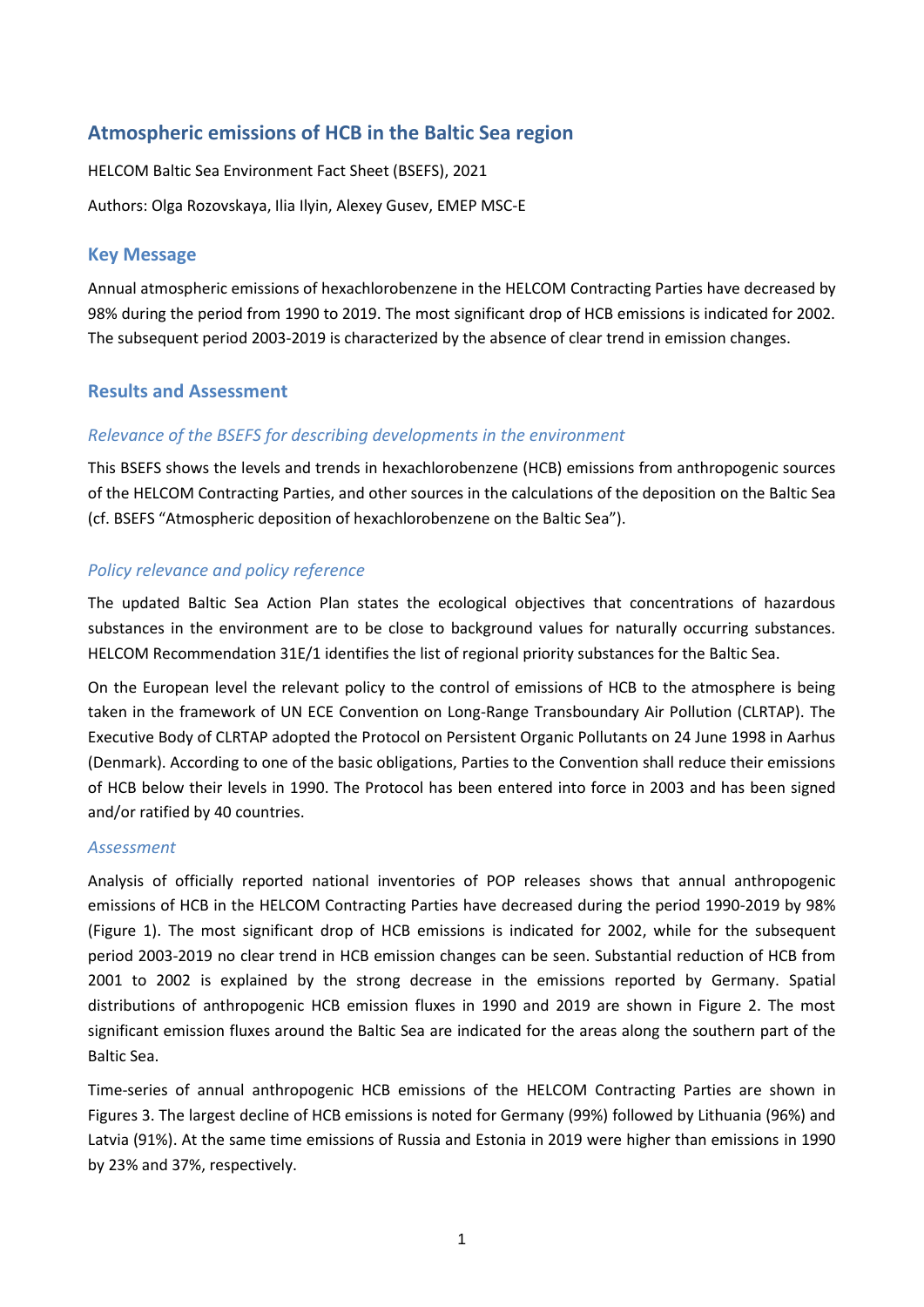In 2019 total annual HCB emissions of the HELCOM Contracting Parties amounted to 62 kg. Among the HELCOM countries the largest contributions to total annual HCB emissions of HELCOM countries belong to Finland (37%), Poland (24%), and Germany (21%).



**Figure 1.** Relative changes of annual anthropogenic emissions of HCB to the atmosphere from the HELCOM Contracting Parties in period 1990-2019 (% of 1990).

HCB is known as a pollutant of global concern due to its long lifetime in air, significant potential to longrange transport, and persistence in the environment. HCB was widely used world-wide as a fungicide or pesticide from the beginning of 1950s until 1970s, when its application for the agricultural purposes was banned or severely restricted. Contemporary levels of HCB pollution are likely supported by unintentional releases due to industrial and combustion processes. Along with anthropogenic emissions, additional contribution to HCB pollution levels is made by the secondary emission sources (re-volatilization from surface media). Secondary sources were formed due to long-term air-surface exchange and accumulation of HCB in the terrestrial and aquatic compartments as well as direct emissions to them. It is believed that secondary emissions are considerably larger comparing to the contemporary anthropogenic emissions [*Barber et al.*, 2005]. Model estimates of HCB secondary emissions are described in the BSEFS "*Atmospheric deposition of HCB on the Baltic Sea*".



**Figure 2**. Spatial distribution of annual anthropogenic HCB emissions to the atmosphere in the Baltic Sea region in 1990 (a) and in 2019 (b), in g km<sup>-2</sup>  $y^{-1}$ .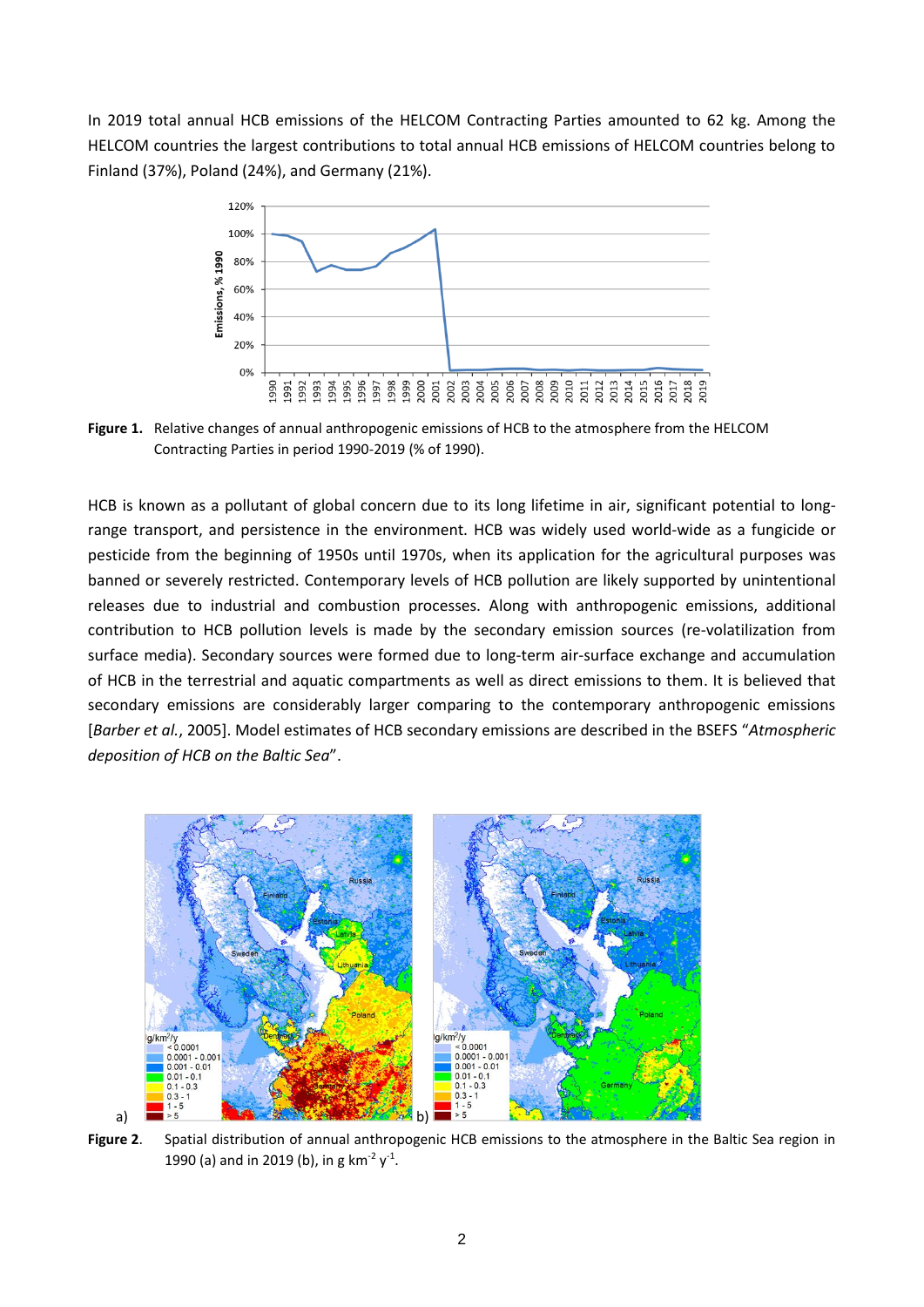









**Figure 3.** HCB emissions of the HELCOM Contracting Parties (CP) to the atmosphere for the period 1990-2019 in kg  $y^1$  (blue bars) and in % of 1990 (red line). The emission data of the CP refer to the total area of the CP except for Russia, where emissions from the territory of Russia within the EMEP domain is used.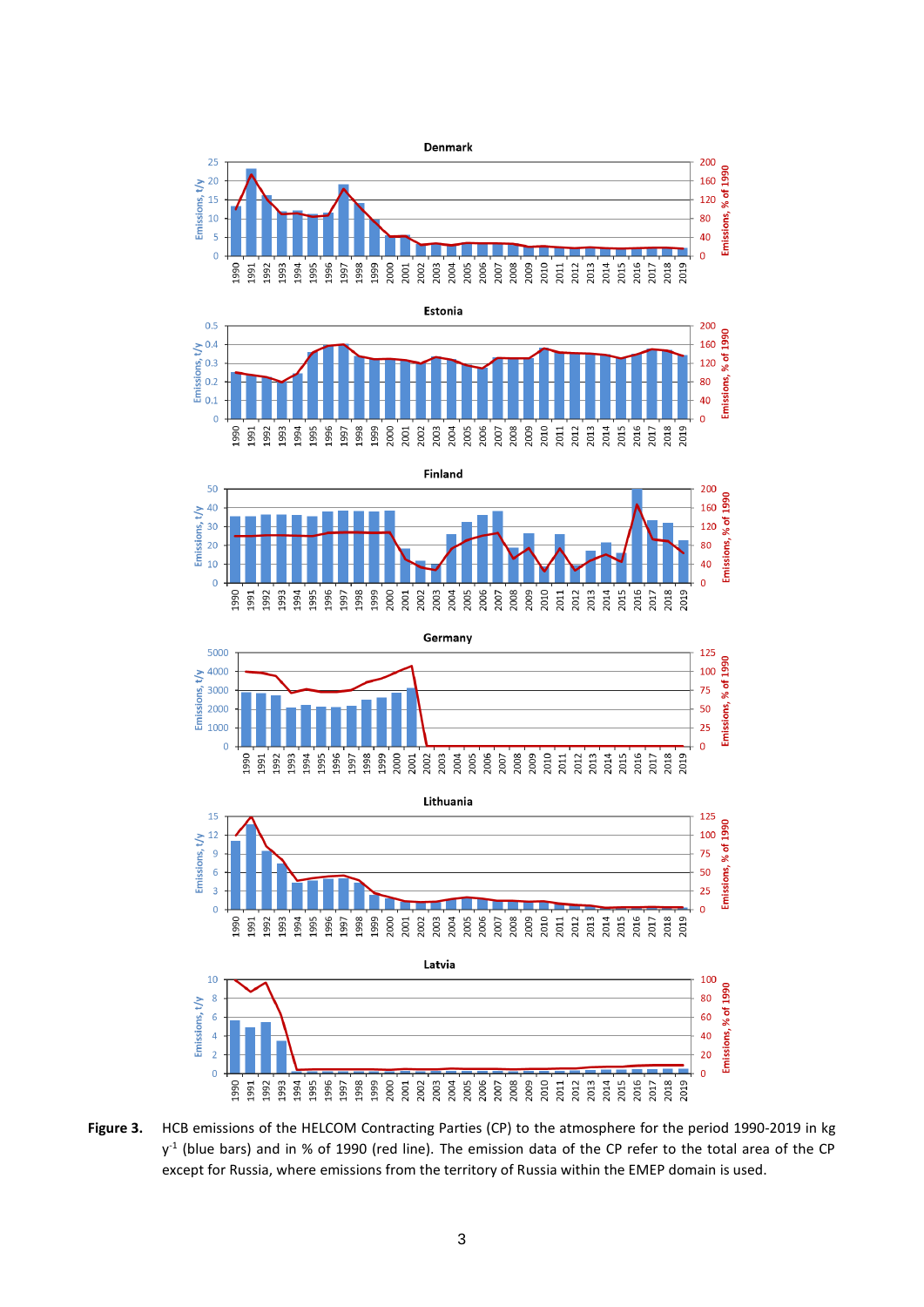

**Figure 3. (continued)** HCB emissions of the HELCOM Contracting Parties (CP) to the atmosphere for the period 1990-2019 in kg  $y^1$  (blue bars) and in % of 1990 (red line). Green bars indicate expert estimates. The emission data of the CP refer to the total area of the CP except for Russia, where emissions from the territory of Russia within the EMEP domain is used.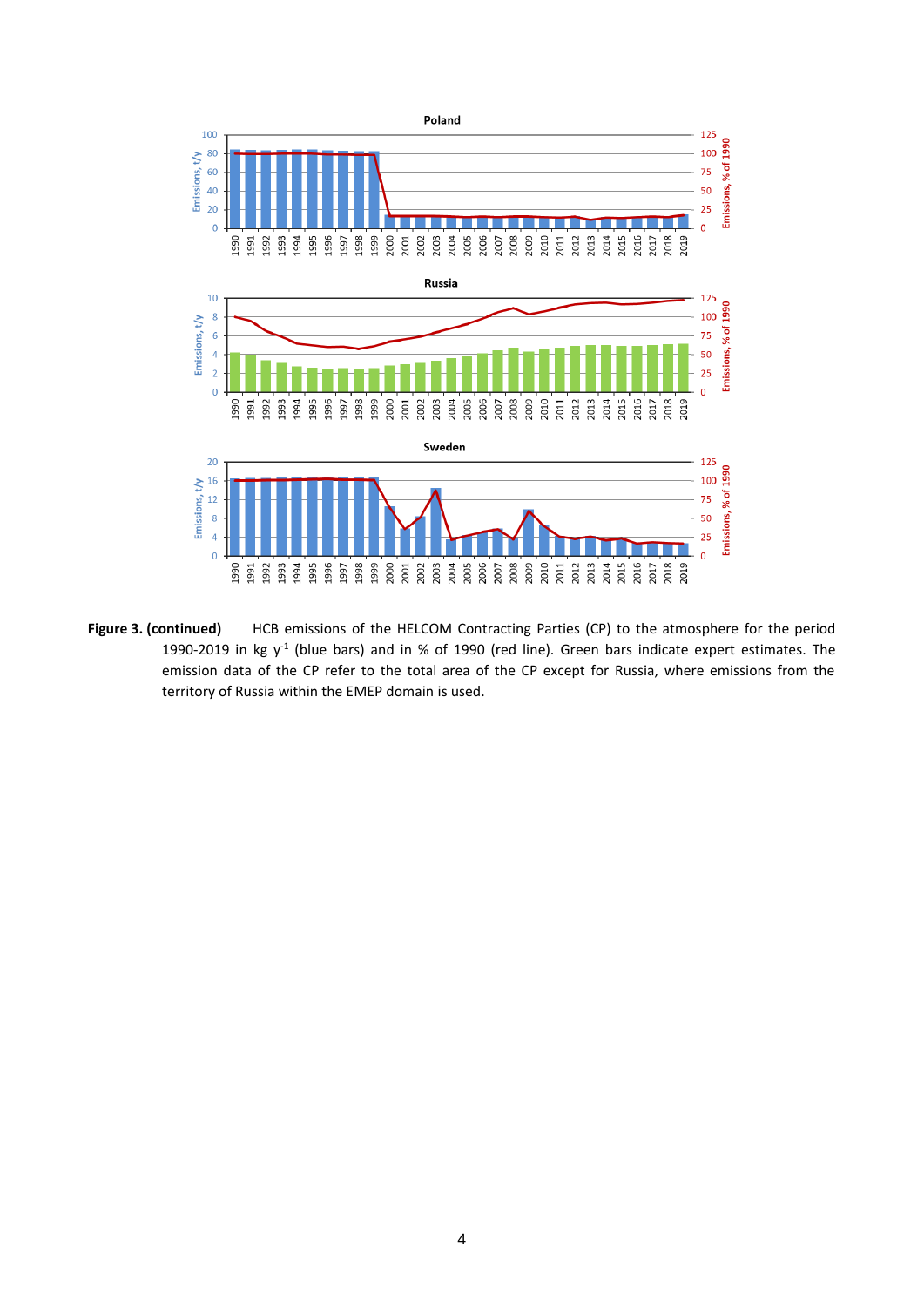### **Data**

Numerical data on HCB anthropogenic emissions of the HELCOM Contracting Parties are given in the following table.

| Table 1. HCB emissions from anthropogenic sources of the HELCOM Contracting Parties, and other EMEP countries |  |  |  |
|---------------------------------------------------------------------------------------------------------------|--|--|--|
| from 1990 to 2019.                                                                                            |  |  |  |
|                                                                                                               |  |  |  |

Units: kg  $y^1$ .

|      | <b>DK</b> | EE    | FI.  | <b>DE</b> | LV    | <b>LT</b> | <b>PL</b> | <b>RU</b> | <b>SE</b> | <b>HELCOM</b> | Other |
|------|-----------|-------|------|-----------|-------|-----------|-----------|-----------|-----------|---------------|-------|
| 1990 | 13.4      | 0.252 | 35.7 | 2898      | 5.7   | 11.0      | 84.6      | 4.2       | 16.5      | 3070          | 6163  |
| 1991 | 23.4      | 0.240 | 35.6 | 2854      | 4.9   | 13.8      | 84.1      | 4.0       | 16.5      | 3037          | 5998  |
| 1992 | 16.2      | 0.227 | 36.4 | 2742      | 5.5   | 9.4       | 83.9      | 3.4       | 16.6      | 2913          | 6188  |
| 1993 | 12.0      | 0.202 | 36.4 | 2076      | 3.5   | 7.4       | 84.4      | 3.1       | 16.7      | 2239          | 5985  |
| 1994 | 12.3      | 0.248 | 36.1 | 2222      | 0.245 | 4.3       | 84.5      | 2.7       | 16.8      | 2379          | 5707  |
| 1995 | 11.2      | 0.362 | 35.6 | 2118      | 0.266 | 4.7       | 84.6      | 2.6       | 16.8      | 2274          | 5877  |
| 1996 | 11.6      | 0.397 | 38.0 | 2117      | 0.266 | 5.0       | 83.5      | 2.5       | 16.9      | 2275          | 5825  |
| 1997 | 19.2      | 0.405 | 38.5 | 2190      | 0.263 | 5.1       | 83.4      | 2.6       | 16.8      | 2356          | 5875  |
| 1998 | 14.2      | 0.340 | 38.4 | 2485      | 0.253 | 4.4       | 83.0      | 2.4       | 16.8      | 2645          | 6135  |
| 1999 | 9.7       | 0.324 | 38.1 | 2625      | 0.255 | 2.4       | 82.9      | 2.6       | 16.7      | 2778          | 1462  |
| 2000 | 5.6       | 0.327 | 38.6 | 2884      | 0.239 | 1.9       | 14.2      | 2.8       | 10.6      | 2958          | 1240  |
| 2001 | 5.7       | 0.318 | 18.2 | 3121      | 0.279 | 1.2       | 14.2      | 3.0       | 5.9       | 3170          | 1122  |
| 2002 | 3.2       | 0.303 | 12.0 | 5.6       | 0.259 | 1.1       | 14.0      | 3.1       | 8.5       | 48            | 919   |
| 2003 | 3.6       | 0.336 | 9.9  | 13.8      | 0.269 | 1.2       | 14.0      | 3.3       | 14.4      | 61            | 710   |
| 2004 | 3.1       | 0.322 | 26.0 | 5.4       | 0.309 | 1.6       | 13.5      | 3.6       | 3.5       | 57            | 576   |
| 2005 | 3.7       | 0.292 | 32.4 | 15.3      | 0.279 | 1.8       | 13.1      | 3.8       | 4.5       | 75            | 545   |
| 2006 | 3.6       | 0.275 | 36.1 | 16.2      | 0.292 | 1.7       | 13.5      | 4.1       | 5.3       | 81            | 427   |
| 2007 | 3.6       | 0.332 | 38.2 | 14.1      | 0.297 | 1.3       | 13.1      | 4.5       | 5.8       | 81            | 421   |
| 2008 | 3.5       | 0.328 | 18.7 | 14.0      | 0.250 | 1.3       | 13.4      | 4.7       | 3.7       | 60            | 417   |
| 2009 | 2.7       | 0.328 | 26.6 | 9.2       | 0.296 | 1.2       | 13.7      | 4.3       | 9.9       | 68            | 370   |
| 2010 | 2.8       | 0.382 | 8.8  | 10.7      | 0.292 | 1.3       | 13.1      | 4.5       | 6.6       | 48            | 369   |
| 2011 | 2.6       | 0.361 | 26.1 | 11.0      | 0.314 | 0.890     | 12.7      | 4.7       | 4.3       | 63            | 370   |
| 2012 | 2.4       | 0.359 | 9.5  | 9.9       | 0.324 | 0.747     | 13.5      | 4.9       | 3.8       | 45            | 385   |
| 2013 | 2.6       | 0.357 | 17.3 | 10.4      | 0.404 | 0.669     | 9.8       | 5.0       | 4.3       | 51            | 444   |
| 2014 | 2.4       | 0.348 | 21.6 | 14.5      | 0.438 | 0.310     | 12.3      | 5.0       | 3.4       | 60            | 462   |
| 2015 | 2.2       | 0.329 | 16.2 | 13.3      | 0.427 | 0.395     | 12.1      | 4.9       | 3.8       | 54            | 353   |
| 2016 | 2.4       | 0.352 | 59.7 | 15.9      | 0.492 | 0.398     | 12.8      | 4.9       | 2.7       | 100           | 363   |
| 2017 | 2.4       | 0.377 | 33.4 | 18.5      | 0.502 | 0.435     | 13.6      | 5.0       | 3.1       | 77            | 401   |
| 2018 | 2.4       | 0.372 | 31.9 | 12.8      | 0.515 | 0.391     | 13.2      | 5.1       | 2.8       | 70            | 354   |
| 2019 | 2.2       | 0.345 | 22.6 | 12.7      | 0.515 | 0.409     | 14.9      | 5.2       | 2.7       | 62            | 356   |

# **Meta data**

### *Technical information:*

#### 1. Source:

Meteorological Synthesizing Centre East (MSC-E) of EMEP, Centre on Emission Inventories and Projections (CEIP) of EMEP.

### 2. Description of data:

Annual total emissions of HCB were officially reported to the UN ECE Secretariat by the HELCOM Contracting Parties. These data are available on the web site of the EMEP Centre on Emission Inventories and Projections (CEIP) [\(http://www.ceip.at/\)](http://www.ceip.at/).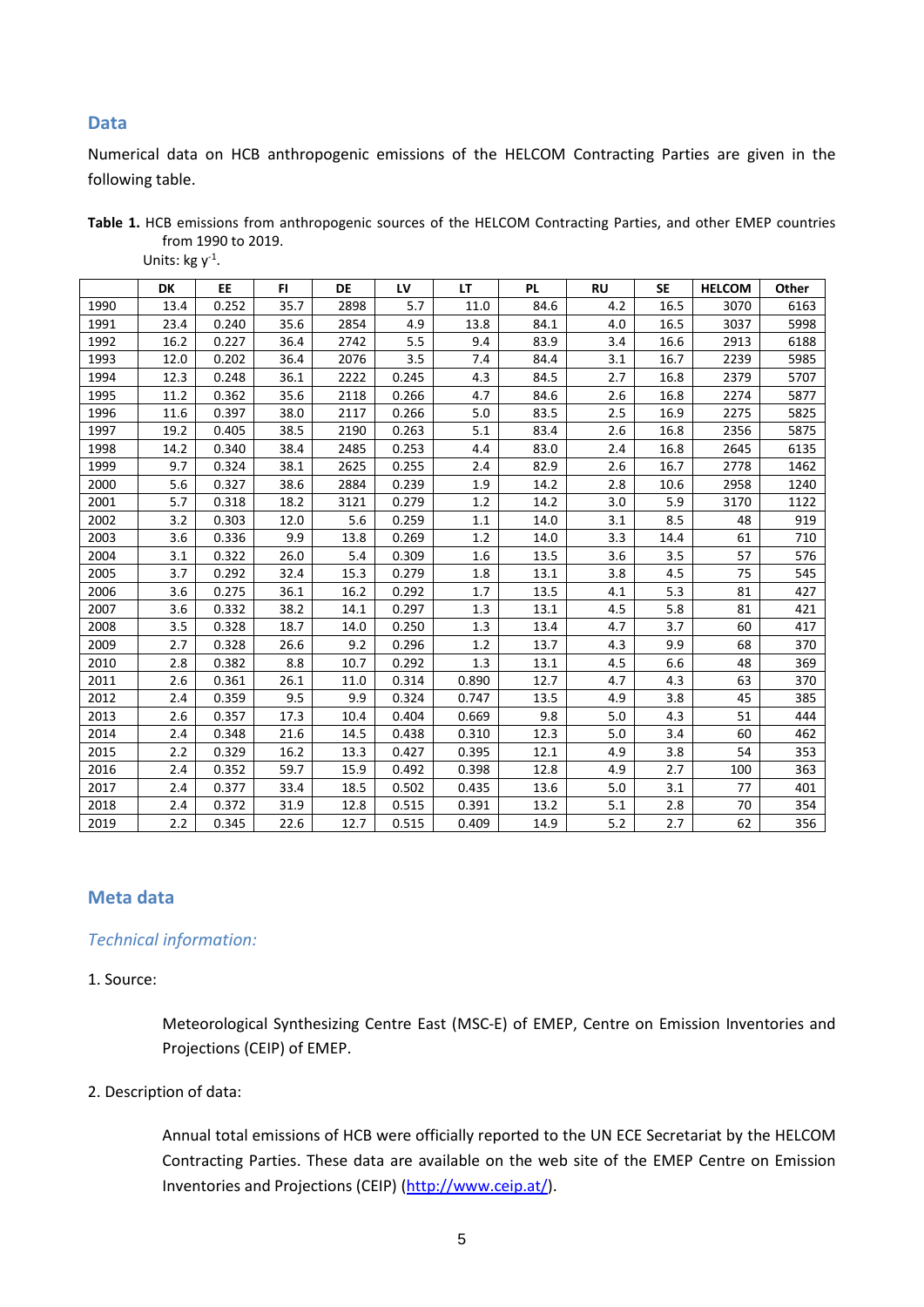#### 3. Geographical coverage:

EMEP region

4. Temporal coverage:

Data on annual emissions of HCB for the period 1990 – 2019 were reported by all HELCOM Contracting Parties with the exception of Russia. For Russia, expert estimates of emissions were used elaborated on the basis of methodology developed by CEIP [*Tista and Wankmueller*, 2019].

5. Methodology and frequency of data collection:

National data on HCB emissions are annually submitted by countries Parties to LRTAP Convention to the UN ECE Secretariat. The methodology is based on the combination of measurements of releases to the atmosphere and estimation of emission based on activity data and emission factors. Submitted emission data are processed using quality assurance and quality control procedure and stored in the UN ECE/EMEP emission database at EMEP/CEIP Centre.

### *Quality information:*

6. Strength and weakness:

Strength: data on HCB emissions are annually submitted, checked and stored in the database.

Weakness: gaps in time series and uncertainties in HCB national emissions, lack of gridded emissions, and incompleteness of sectoral distribution.

#### 7. Uncertainty:

Officially reported emission data represent the best available information on temporal variations of HCB emissions in the EMEP region. It is believed that reported inventories cover the most significant anthropogenic sources of HCB emissions to the atmosphere. At the same time, for some of the countries significant uncertainties and incomplete information on sector distribution still exist.

Evaluation of emission uncertainties is made by the HELCOM contracting parties on the base of methodology presented in EMEP/EEA guidebook [*EEA*, 2019]. The methodology considers uncertainties of both the activity data and the emission factors applied for each emission sector. It is important to note that the uncertainties of emission factors are much higher than those for the activity data. For POPs the default value of emission factor uncertainty suggested by the guidebook exceeds 100%.

Among the HELCOM countries the level of uncertainty of official data on HCB emission was reported by Denmark, Estonia, Finland, Latvia and Poland. From other EMEP countries the information on uncertainties of HCB official emissions is available for Austria, Belarus, Belgium, Croatia, Cyprus, France, Republic of Moldova, Monaco, Switzerland and the United Kingdom. The